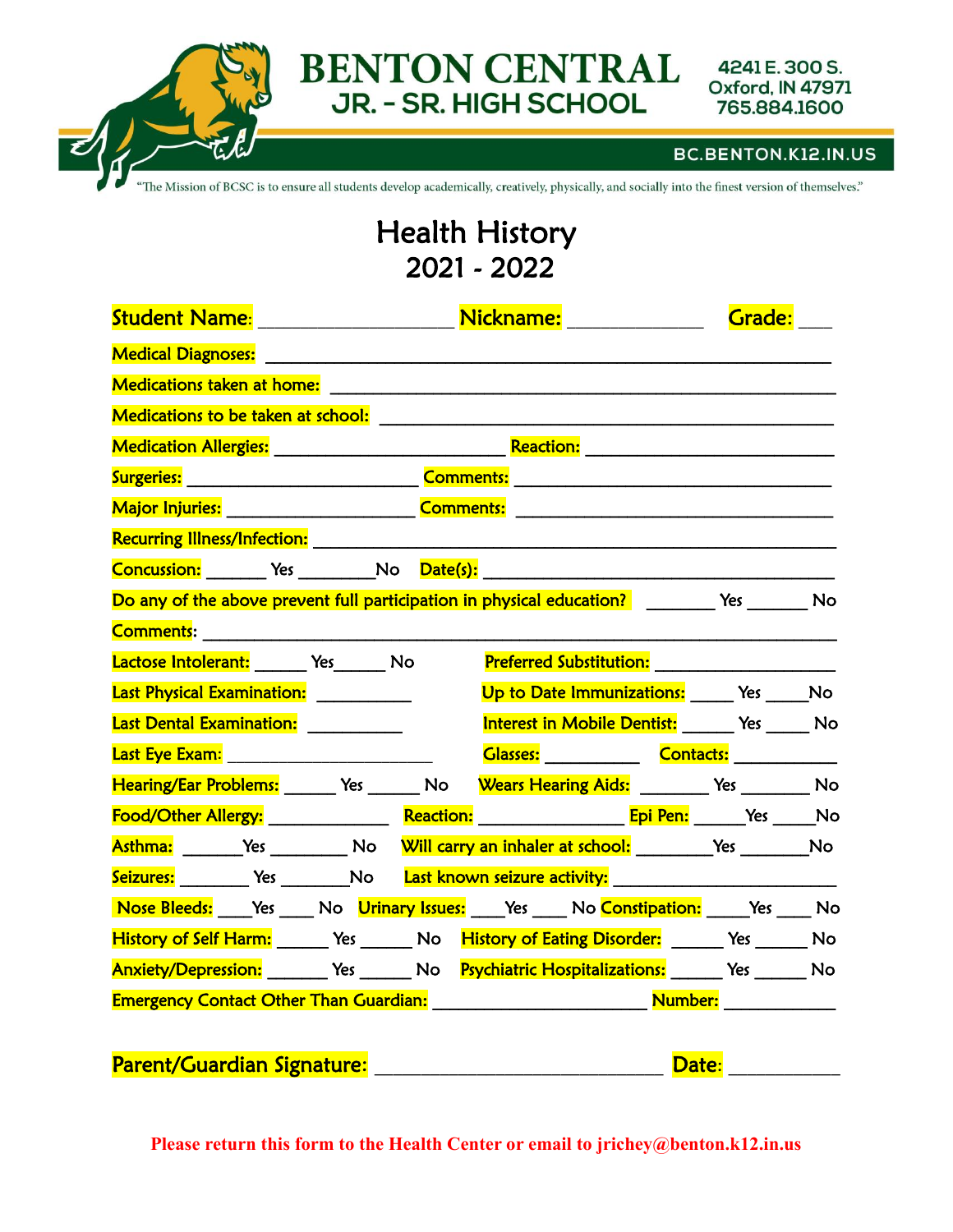

The Mission of BCSC is to ensure all students develop academically, creatively, physically, and socially into the finest version of themselves."

## Over-the-Counter Medications

Student Name: \_\_\_\_\_\_\_\_\_\_\_\_\_\_\_\_\_\_\_\_\_\_\_\_\_\_\_\_\_\_\_\_\_ Grade: \_\_\_\_\_

Students will use the Health Center stock medication supply for the below medications. Over-the-Counter medications do not need to be sent to school.

Acetaminophen 325 mg: 1-2 tabs every 4-6 hours as needed for pain and fever.

Ibuprofen 200 mg: 1-2 tabs every  $4 - 6$  hours as needed for fever, pain, or inflammation.

Antacid Tablets (Tums): 2 tabs every 4-6 hours for stomach upset.

\_\_\_\_\_ Chloraseptic Throat Spray: 1 spray every 4-6 hours as needed for sore throat.

**Late Cough Drop: 1 cough drop every 4-6 hours as needed for cough.** 

**EXECUTE:** Benadryl 25 mg: 1 tab every 4-6 hours as needed for itchy skin due to insect bite, hives, and other causes.

I request that school personnel administer the medication(s) that are checked to my child during school hours should he/she need it. I have noted any special instructions above.

Parent/Guardian Signature: etc. and a control of the Date:

**Please return this form to the Health Center or email to jrichey@benton.k12.in.us**